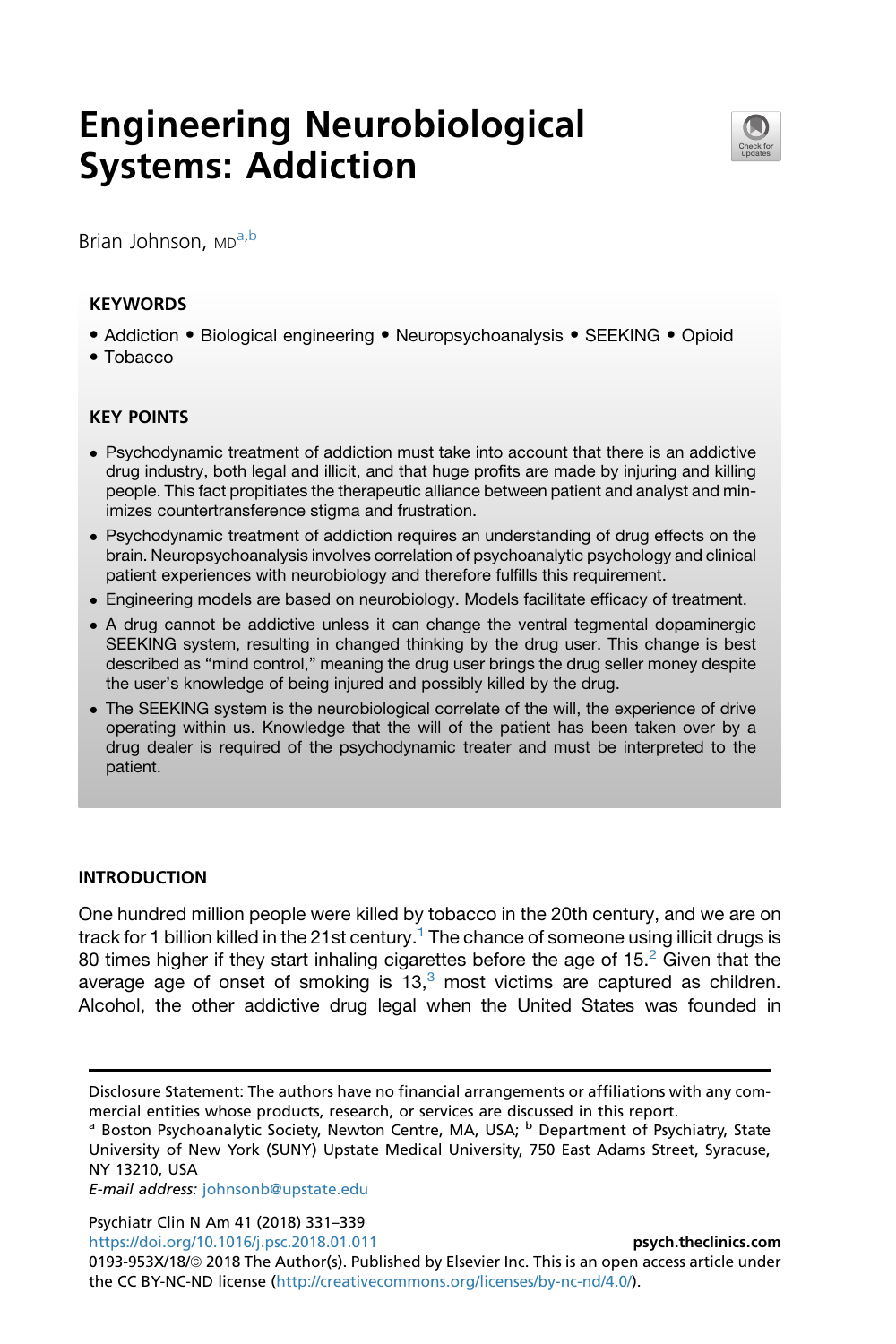1789, kills [4](#page-7-0)% of the population. $4\text{ Twenty-five percent of Americans die from using}$ drugs (Table 1). Selling addictive drugs in the United States generates \$845 billion per year, 5% of the gross domestic product ([Table 2](#page-2-0)).

We know this, but not consciously. We act as if we have not noticed. The size of the mass killing is an order of magnitude greater than the holocaust or Stalin's murders. It is going on right now. The wish not to know is powerful. Words, the polar opposite of unconsciously driven destructive behaviors, are our solution. The psychoanalytic enterprise is to help make our patients and our society conscious.

The definition of addiction is, "Repeated use despite harm." If one inhales sticks of dirt, carcinogens, and nicotine, every stick creates harm. Social cigarette use is rare. Alcohol is more variable. One can drink every day and live to an old age. Alcohol and marijuana are drugs that usually affect people adversely when they start using in the morning. Most users do not become addicted. One of the problems about understanding drug addiction is that one cannot simply project one's own experience into another. The effect of drugs with addictive potential depends on the character of the person using the drug. Character function is complex and includes genetic predispositions. But genes are designed to undergo epigenetic changes, as humans develop in a social surround. We could say as an approximation that we are going to use psychoanalytic models to simplify the complexity of behaviors that have con-tributions from biological, psychological, and social sources.<sup>[5](#page-7-0)</sup> However, in addiction, the neurobiology of addictive behaviors is so important that it is more accurate to call them engineering models.

## ENGINEERING MODELS

"The purpose of an abstraction hierarchy is to hide information and manage complexity. To be useful, biological engineering abstraction hierarchies must allow individuals to work at any one level of complexity without regard for the details that define other levels, yet allow for the principled exchange of limited information across levels. $<sup>n16</sup>$  $<sup>n16</sup>$  $<sup>n16</sup>$  As defined by the International Council on Systems Engineering, "A system</sup> is a construct or collection of different elements that together produce results not obtainable by the elements alone."<sup>[17](#page-7-0)</sup> Here we combine elements of neurobiology, psychoanalytic psychology, and the grim reality of the addictive drug industry and its victims, to construct a systems engineering approach to treatment and research.

Neurobiological concepts are used here to build engineering models. Arguments over whether every aspect of the model is correct are not important. Engineers

| Table 1<br>Drugs kill one-fourth of Americans |                             |
|-----------------------------------------------|-----------------------------|
| Drug                                          | <b>American Deaths/Year</b> |
| Tobacco                                       | 480,000                     |
| Alcohol                                       | 88,000                      |
| Opioid overdose                               | 59,000                      |
| Benzodiazepine overdose                       | 9000                        |
| Cocaine                                       | 6784                        |
| Methamphetamine                               | 5740                        |
| Total deaths from drugs                       | 648,524                     |
| Total deaths in United States                 | 2,626,418                   |

Data from Refs.<sup>6-8</sup>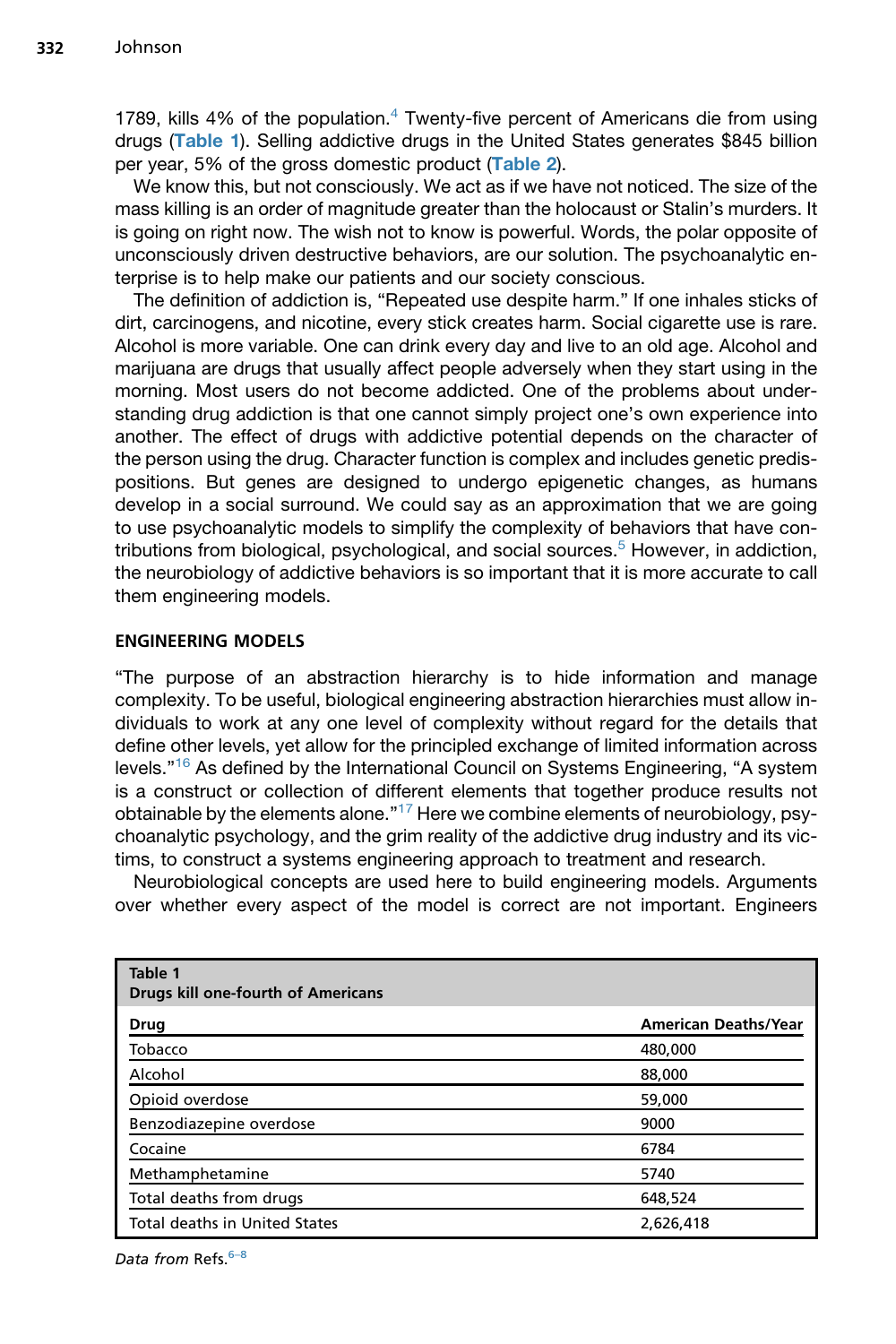<span id="page-2-0"></span>

| Table 2<br>Income of addictive drug industry: \$845 billion, 5% US gross domestic product |                     |
|-------------------------------------------------------------------------------------------|---------------------|
| Industry                                                                                  | Sales (\$ Billions) |
| Benzodiazepine                                                                            | 509                 |
| Alcohol                                                                                   | 212                 |
| Tobacco                                                                                   | 50                  |
| Marijuana—if legalized in the United States                                               | 45                  |
| Mexican/Columbian drug cartels                                                            | 29                  |
| Opioid medications                                                                        | 19                  |
| Comparison-US auto                                                                        | 70                  |

Data from Refs.<sup>9-15</sup>

want to make things happen in the real world. Addicted patients may die. We want engineering models that help them stay alive. Although the neuropsychoanalytic Addiction Medicine Service at the State University of New York uses at least 11 engineering models as a basis of making interpretations, this brief work considers a central model about drive and instinct to illustrate how the approach is used. A longer exposition about neuropsychoanalysis can be found in a work by Johnson and Mosri.<sup>[18](#page-7-0)</sup>

#### THE SEEKING SYSTEM AND ITS INSTINCTUAL SUBORDINATES

Panksepp<sup>[19,20](#page-7-0)</sup> used animal/brain pathway research to improve our ability to understand a notable confusion in Freud's thinking: the difference between drive and instinct. In neuropsychoanalysis, the psychoanalytic concept of drive is correlated with SEEKING,<sup>[18](#page-7-0)</sup> a dopaminergic pathway that runs from the ventral tegmental area at the top of the midbrain along the basal forebrain; through the hypothalamus where it is tuned by inputs about food, water, and sex; and synapses with the nucleus accumbens. From this point, branches go to brain areas involved in motivated behaviors. Dopamine pathways are distinctly frontal and ventral—brain regions that are connected with motor function—in contrast with other neurotransmitters like norepinephrine or serotonin that stimulate the brain generally including all 4 cortical lobes and dorsal as well as ventral subcortical areas.

Plants don't need brains because they grow wherever a seed lands. Animals need a source of motivation to move through their environment to find the resources to stay alive and procreate. The particular goal of SEEKING shifts according to hypothalamic input. If the hypothalamus detects dehydration, the animal SEEKS water. If the animal drinks and then needs sex, the goal is shifted. There is no need for consciousness; this is a midbrain function. Consciousness tends to be awakened by the frustration of unpleasure, $21$  of not automatically getting what is desired. Looking ahead to addiction, inhaling 20 cigarettes per day is not particularly conscious. It is only when in an environment in which the next cigarette is difficult to use that the addicted individual begins to think consciously about what to do to be able to inhale nicotine.

Although the SEEKING pathway constantly goads animals like us into investigating our environment, an activity that is pleasant in its own right, we have 6 instinctual (not drive) systems with identified neural pathways. CARE, LUST and PLAY are also pleasant. The CARE system of mammals is built on the LUST system present in many animals. Turtles lust after each other, creating fertilized eggs. The babies hatch and are on their own from birth. Mammals instinctually CARE for their children. They are just so darned cute! This feeling requires hormonal input to be experienced. $^{22}$  $^{22}$  $^{22}$  If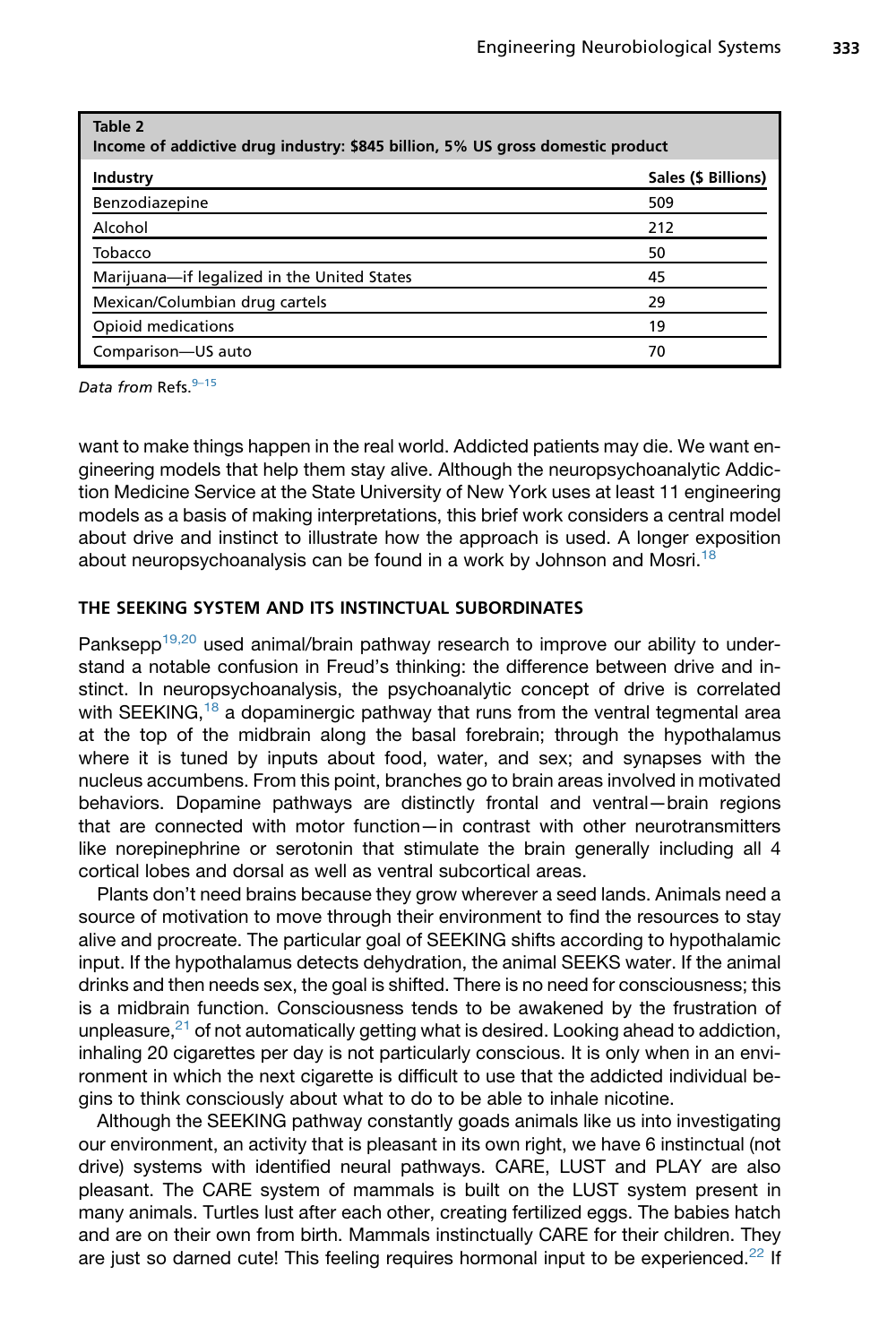you are the older sibling of a newborn, you may have no feelings that this baby is cute. You are more likely to have RAGE turned on than CARE. Feelings about children change at puberty when hormones modulate both LUST and CARE systems. $22$ PLAY is built into mammals to rehearse adult activities in a safe way. Children want to wrestle each other and their parents, rehearsing closeness without damage, rehearsing fighting, rehearsing competition. It feels good.

The pleasure principle is defined as a principle governing human psychological functioning, whereby unpleasure motivates psychological and behavioral activity. $21$ We hate not to have what we want when we want it. We are happy to have pleasure but don't have it compulsively. We hate unpleasure and do everything we can to disengage from it. The next 3 systems generate unpleasure.

At the healthiest end of human relatedness, when someone impinges on us in a way that makes us angry (RAGE), we either move away from that person or if possible or talk through what they did that made us unhappy so that it doesn't happen again. Many people, especially children, feel trapped in human environments where RAGE is turned on constantly by interpersonal attacks. There is no talking things through. RAGE is complicated by a demoralizing sense of helplessness.

FEAR does not necessarily have anything to do with interpersonal relatedness. It is a signal that tissue damage may ensue. One can have this feeling when one gets near a cliff. Unfortunately, one can have it in one's own family. One of our patients was 11 when her father appeared to be beating his girlfriend to death. The father told her if she called the police, he would kill her too. The police were called by a neighbor, the girlfriend asked for a final kiss on her bloody, beaten face, believing that she would die. This kiss of the bloody, beaten face became a flashbulb memory. The patient developed posttraumatic stress disorder. When she got to work in the morning she was always careful to watch that another employee went in first, "In case a man was in the building who might kill me." Years later this patient experienced the "high" of alcoholic drinking as turning off the constant signal of fear that she might be killed any time.

PANIC is turned on by separation. Being with others feels great because of stimulation of the endogenous opioid system. Losing someone hurts. Panksepp explained that the PANIC system is built into animals so that they stay safely with others of their band.<sup>[20](#page-7-0)</sup> It is evident in work with addicted patients that many people experience being completely alone, even in their family.

RAGE, FEAR, and PANIC are turned on in families in which parents behave badly, a common phenomenon. An epidemiologic study found that 25% of Americans meet the adult criteria for antisocial personality: 32% of men, 18% of women.<sup>[23](#page-7-0)</sup> Behavioral manifestations include repeatedly performing acts that are grounds for arrest, conning others, aggressiveness as indicated by repeated physical fights, reckless disregard for the safety of self and others, repeated failure to sustain consistent work behavior or honor financial obligations, and lack of remorse: being indifferent to or rationalizing having hurt, mistreated, or stolen from another.

It hurts to be with people who are not emotionally available. New York University psychoanalyst Anne Erreich defined unconscious fantasy<sup>[24](#page-7-0)</sup> as "a subset of the domain of mental representations, those concerned with conflicting wishes, affects, and defensive maneuvers." In a description of the function of unconscious fantasy, Erreich wrote $24$ :

*Avoidantly attached children have had innumerable experiences of having their neediness rejected by their mother, and so, despite signs of physiologic distress, they rebuff or ignore their mother when frightened, denying their neediness and/or*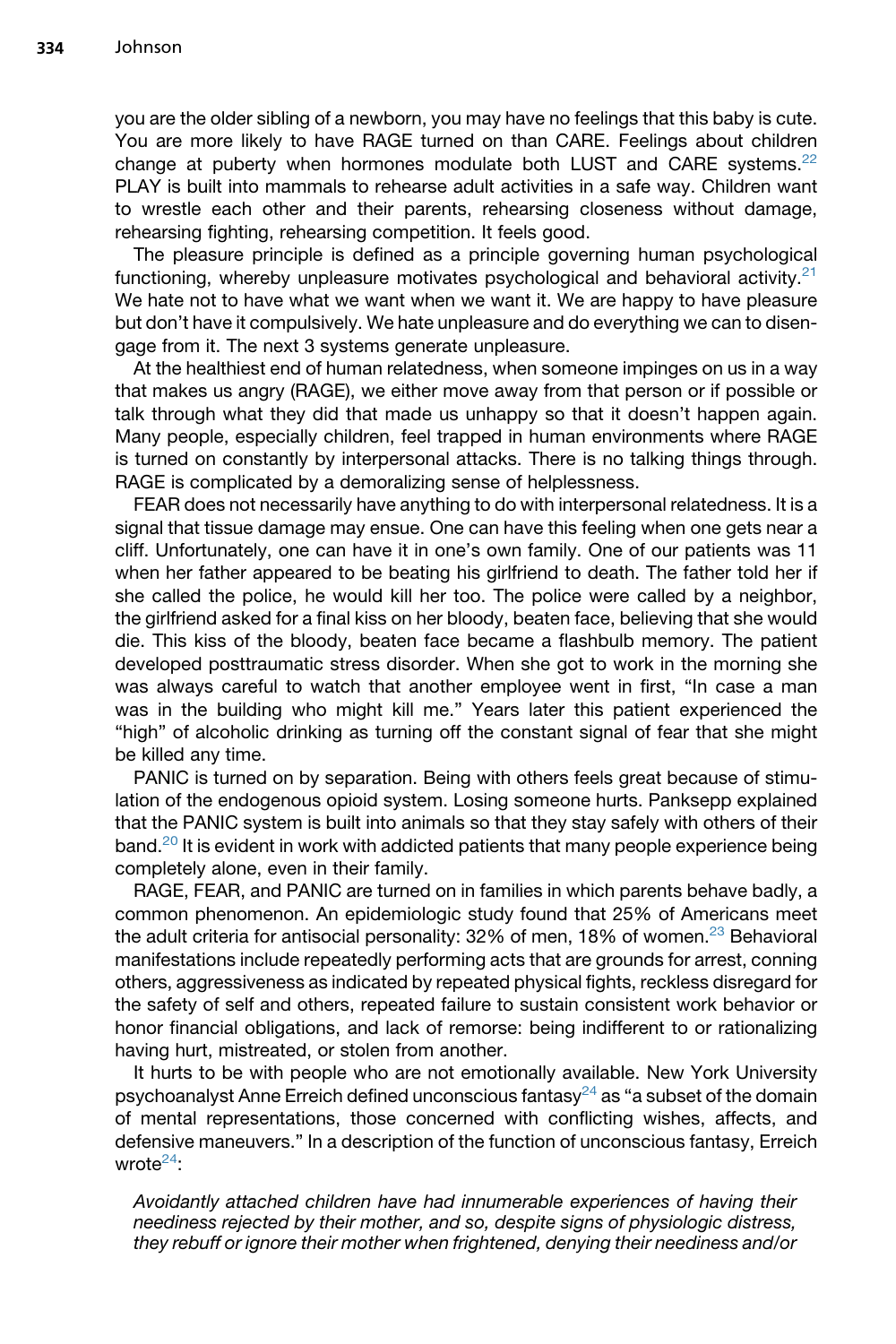*doing to their mothers what has been done to them. Especially given what is known about the sophisticated cognitive abilities of even very young infants, it is hard to imagine an infant or toddler who doesn't initially register consciously its mother's rebuff. More likely the early accumulation of this type of experience turns initial awareness into an out-of-awareness prediction or expectation, resulting in a defensive inhibition of the subjective awareness of neediness, as well as need-seeking behavior. This dynamic eventually evolves into a characterological style of relating to self and others. As Paley (2007) puts it, "Since predictions incorporate past experience and learning, the past biases current experience. In a sense we learn to predict what to expect from the future and then live the future that we expect."*

The unconscious fantasy of many addicted patients is that persons one depends on ignore one's need for closeness. This expectation is applied to current relationships. Even the most attentive psychodynamic clinician may not meet the needs of the avoidantly attached patient. For these patients, closeness constantly hurts. The relationship causes intolerable unpleasure.

The instinctual systems RAGE, FEAR, and PANIC are awful to experience. In families in which children are enjoyed and engaged, childhood is excellent. In families in which unpleasant feelings are constant and inescapable, teenagers look for drugs that turn off misery. Adolescents are the hardest addicted population to engage because they have just learned how to suffer less. They idealize their drug experience. They do all they can to escape treatment that they experience as having the potential to turn pain back on.

Another engineering model is fully developed in a report called Addiction and Will.<sup>25</sup> Adolescent drug use changes the SEEKING system. The psychology of the person reorients to accommodate the brain change. This is the denial system of addiction. If one listens carefully to patients who are explaining why they use drugs, the explanation actually makes no sense to an outsider. The explanation for drug use explains to the addicted person alone why they are using a drug that they know causes harm. For example, when asking someone why they inhale burning tobacco, a 50% mortality rate drug, one gets explanations such as, "We all have to die sometime," or "I need something to do with my hands," or "It relieves stress." The will of the addicted person has been taken over by the drug seller. The addicted person is not conscious that this has happened. Their experience is that they are the ones who want to use the drug. The reality is that by virtue of using a drug that changes the SEEKING system, other aspects of brain function shift to protect the false fitness signal as if the drug is neces-sary for life.<sup>[26](#page-8-0)</sup>

Thus the sellers of addictive drugs have a product that controls the mind of the drug user. One notices, for example, that children frequently go from finding cigarettes aversive and begging their parents to stop, to urgently wanting cigarettes a few years later after beginning to use them. Now the SEEKING pathway demands food, water, sex, and nicotine. This neurobiologic change is the key to the finances of the addictive drug industry. If the drug seller can market the drug well enough to get people to take the drug into their brain, there is a brain change. The addicted person now has something that originated from outside them but has become permanently lodged within them. Abstinence despite constant SEEKING-mediated urges to use the drug again is the only way to escape further damage. No wonder step one of Alcoholics Anonymous starts with, "We admitted that we were powerless over alcohol." No wonder some people go to Alcoholics Anonymous for decades after becoming sober! Returning to use of tobacco or alcohol after falling under the influence of the sellers of the drug by virtue of a permanent brain change returns control of the person to the seller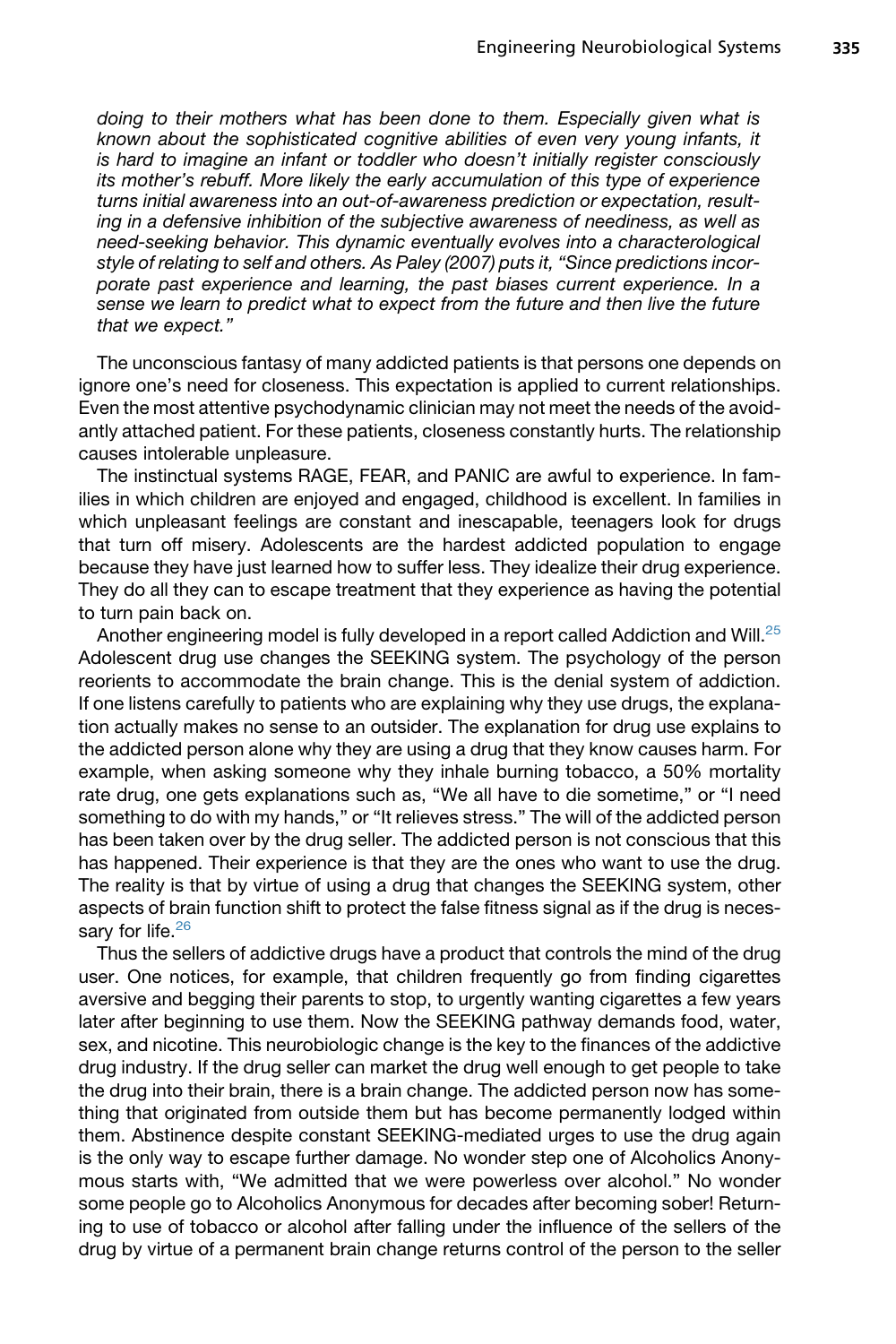of the drug. This is the mind control nature of addictive drugs. One is powerless over drug use.

Many conventional drug treatments involve supplying the type of drug that the patients are addicted to with little attention to character. For example, methadone maintenance involves staff that inspect each patient before dosing to look for signs of intoxication, high-tech systems pour the methadone dose, nurses observe drug ingestion. The whole treatment is oriented around supplying a drug in the opioid class and monitoring safe use. Outcomes at 4.5 years indicate more than a 1% annual mortality rate, 32% opioid-positive urine drug screens, and 4 days of heroin use over the last month.<sup>[27](#page-8-0)</sup> This is the harm reduction approach to addiction treatment.

The alternative partially described here poses substantial challenges to the psychodynamic clinician. The patient is using drugs that threaten their life. Character issues that evolved during childhood make drug use appealing as a temporary solution to feelings that are experienced as intolerable. Psychological trauma is ubiquitous. Change in character structure is needed so that the automatic solution of drug use to stifle feelings is shifted to something safer and more long lasting as a solution. Outcomes for this type of treatment are unknown. Research support is needed to establish what happens to addicted persons who engage in patient-centered psychodynamic treatments that follow the lead of the patient's associations and dreams to address character issues and other fundamental disorders underlying addiction rather than instructional or medication-oriented treatments in which the help provided is determined by the philosophy of the treaters and applied to all patients in the same way.

How people get recruited to addictive drug use:

- They can't stand the constant trauma of RAGE, FEAR, and PANIC. They use drugs to turn the signal off. This form of addiction can be ameliorated by helping the patient deal with their repressed trauma via psychoanalytic therapy. The trauma is remembered, understood, and worked through, and the need to use drugs addictively goes away. This is called *psychological addiction*. [28,29](#page-8-0)
- Repeated use of addictive drugs changes the SEEKING system. Noxious drugs become urgently wanted. This is called *physical addiction*. Physical addiction is forever. An Alcoholics Anonymous aphorism that describes this is, "You can't change a pickle back into a cucumber."

We might return at the end of this brief exposition about drug addiction to ask the question, "What is the difference between a psychoanalytic model and an engineering neurobiology model?" The answer has implications for both treatment and research. Although psychoanalytic models may mention biology, it is never clear how the biology fits in. The models are based on clinical interactions. They are psychological models. "I saw a patient. They used free association. This is what I understand to be a model to use in the treatment, and to communicate what I do to other psychodynamic clinicians."

Engineering neurobiology models use dual aspect monism.<sup>[30](#page-8-0)</sup> This means there is a correlation between the neurobiology and the clinical interaction. Using the example above, that someone says, "I am smoking cigarettes because I need something to do with my hands." The patient is not asked, "What comes to mind about doing something with your hands?" Instead there may be a statement from the treater, "This is a sign that your brain has been taken over by the tobacco company. Your explanation makes sense only inside you. All you are doing is restating, 'I urgently want cigarettes.'" This is a specific situation in which a model built on psychology alone would render patient and treater helpless to address a potentially fatal addiction.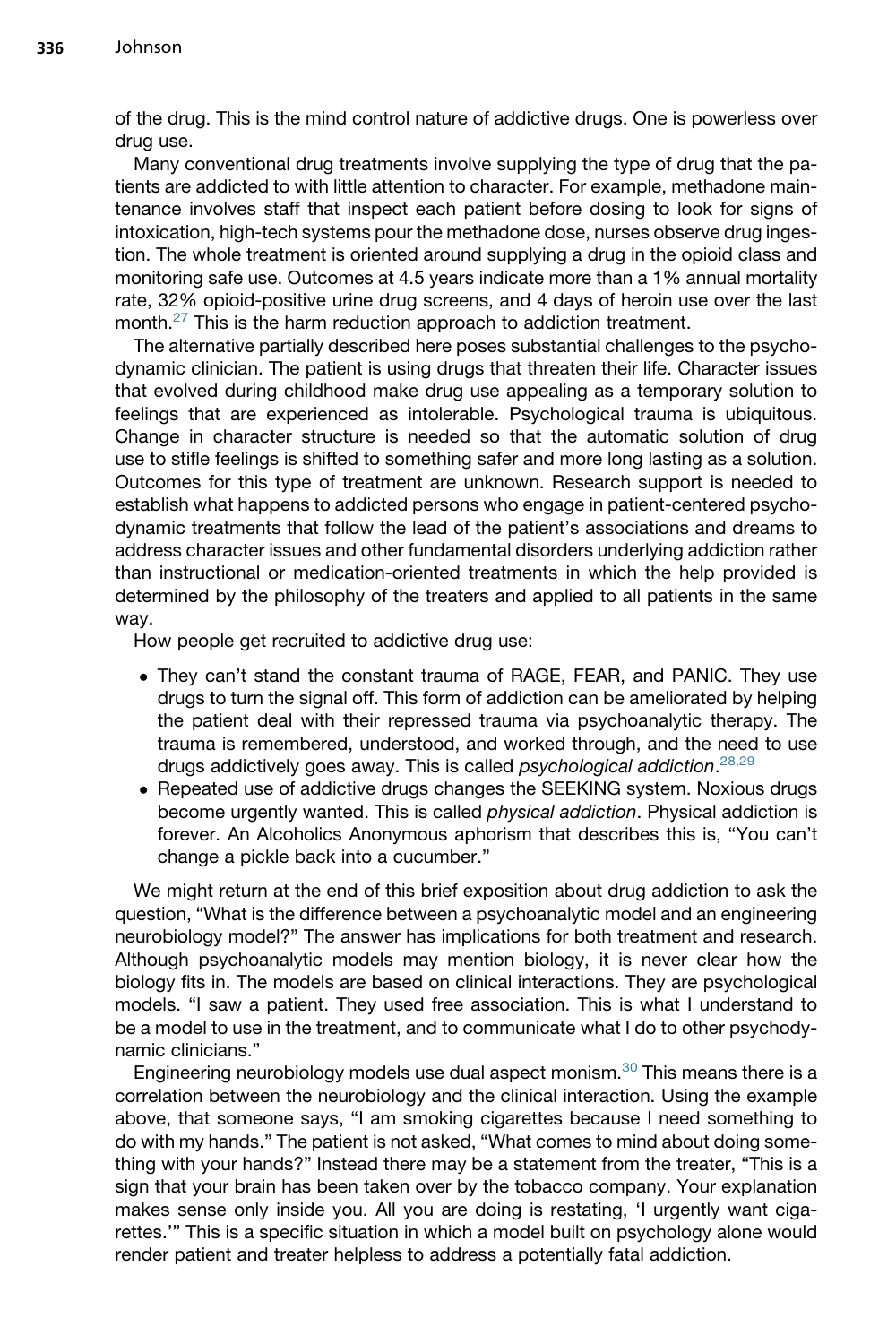In terms of research, engineering neurobiology models give an alternative to using purely psychological concepts such as the reward pathway. We can see that there is nothing rewarding about drug use. The concept of reward is also a purely psychological construct based on animal observations that specifically left out the brain and simply counted conditioned responses to conditioned stimuli.<sup>[19](#page-7-0)(p12)</sup> By using the combination of a psychological concept of unconscious fantasy along with the neurobiology of the SEEKING system, a neuropsychoanalytic approach, we can begin to think about how trauma, the human penchant to have fantasy, and the neurobiology of drugs in the ventral tegmental dopaminergic SEEKING system might generate results such as our case series in which 39% of opioid-addicted patients reported dreams of pursuing opioid use, whereas none of the patients who had been maintained on opioid medications as a treatment for chronic pain reported drug dreams.<sup>31</sup>

## SUMMARY

- 1. We make no claim that the engineering models are "true."
- 2. The models are based on neuroscience combined with clinical experience.
- 3. Although animal research may contribute to models, the goal is to help humans. Therefore, models are congruent with human experiences.
- 4. Models improve outcomes for addicted patients including survival, physical and mental health, and function.

The models allow for interlocking concepts that form the backdrop of treatment.

- 1. Understanding the finances of the addictive drug industry undercuts a common countertransference that addicted patients are lying drug abusers, or that getting high is a hedonistic activity. It is the very opposite. Patients have been using addictive drugs since childhood to cut off horrible emotional signals about having been abused. Calling it *getting high* is best understood as a way to describe the relief of temporary escape from traumatic experiences and memories without having to consciously acknowledge unconscious fantasies that involve "mental representations, those concerned with conflicting wishes, affects, and defensive maneuvers." Addiction is a desperate adaptation to adverse human environments. As treaters we are trying to rescue a few of the victims of an unacknowledged mass killing unparalleled in human history. The methodology involves taking complex human experiences that are responded to behaviorally but not consciously understood and putting them painstakingly into words. Words and conscious representations of feelings, memories and experience counter the impulse to act addictively.
- 2. Addiction taking over the will informs our treatment approach. Explanations about why addictive drugs are used don't make sense to us. Treatment can be informed by this fact. An interpretation from the treating psychotherapist that their denial is simply reiterating, "I want to use drugs," may help the patient appreciate that this urgent, impelling wish is lodged permanently inside them.
- 3. Drive and instinct are nicely separated using Panksepp's 7 neural pathways. The SEEKING drive is overarching and will trump hedonic instinctual systems; LUST, CARE, and PLAY, which is why addicted patients neglect their lovers and children while single-mindedly pursuing drugs.
- 4. From a cultural view, we live in a society that tolerates legal profit making by killing with drugs. Children grow up under extremely adverse conditions and then become the victims of these killers. Awareness of this aspect of mass psychology locates patient and treater in a reality that informs their interaction.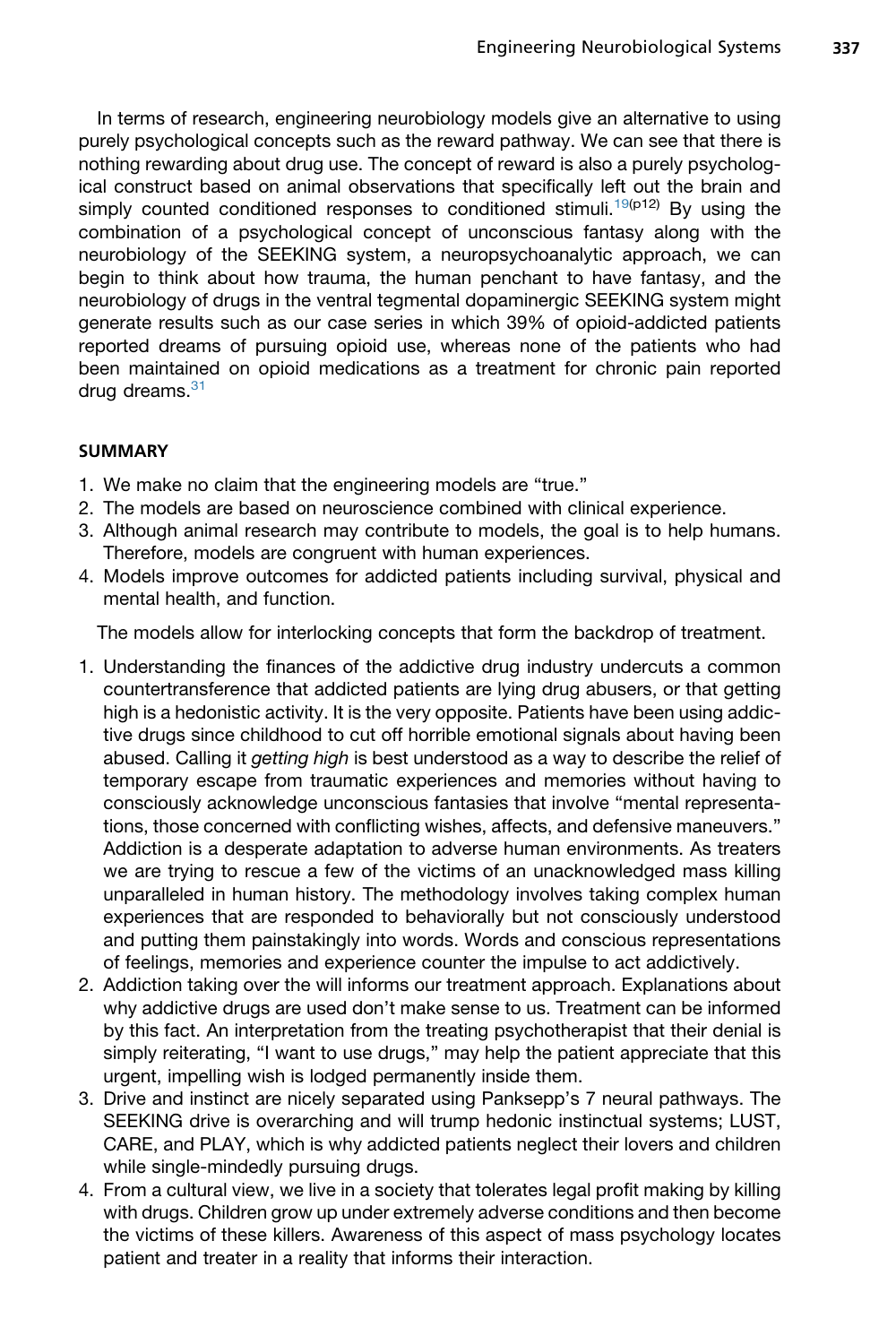# <span id="page-7-0"></span>**REFERENCES**

- 1. [Koh HH. Global tobacco control as a health and human rights imperative. Har](http://refhub.elsevier.com/S0193-953X(18)30011-X/sref1)[vard Int Law J 2016;57:433–53.](http://refhub.elsevier.com/S0193-953X(18)30011-X/sref1)
- 2. [Lai S, Lai H, Page JB, et al. The association between cigarette smoking and drug](http://refhub.elsevier.com/S0193-953X(18)30011-X/sref2) [abuse in the United States. J Addict Dis 2000;19:11–24](http://refhub.elsevier.com/S0193-953X(18)30011-X/sref2).
- 3. Available at: <http://www.idph.state.il.us/public/hb/hbsmoke.htm>. Accessed November 20, 2017.
- 4. Available at: [https://www.niaaa.nih.gov/alcohol-health/overview-alcohol-consumption/](https://www.niaaa.nih.gov/alcohol-health/overview-alcohol-consumption/alcohol-facts-and-statistics) [alcohol-facts-and-statistics.](https://www.niaaa.nih.gov/alcohol-health/overview-alcohol-consumption/alcohol-facts-and-statistics) Accessed November 20, 2017.
- 5. [Auchincloss EL. The psychoanalytic model of the mind. Washington, DC: Amer](http://refhub.elsevier.com/S0193-953X(18)30011-X/sref5)[ican Psychiatric Publishing; 2015.](http://refhub.elsevier.com/S0193-953X(18)30011-X/sref5)
- 6. SAMHSA. National Survey of Drug Use and Health. 2015.
- 7. National Institute of Health: NIDA, NIAAA websites.
- 8. Available at: [https://www.nytimes.com/interactive/2017/06/05/upshot/opioid](https://www.nytimes.com/interactive/2017/06/05/upshot/opioid-epidemic-drug-overdose-deaths-are-rising-faster-than-ever.html?mcubz=0)[epidemic-drug-overdose-deaths-are-rising-faster-than-ever.html?mcubz](https://www.nytimes.com/interactive/2017/06/05/upshot/opioid-epidemic-drug-overdose-deaths-are-rising-faster-than-ever.html?mcubz=0)=0. Accessed November 20, 2017.
- 9. Benzodiazepines: \$509. Available at: [http://www.bendbulletin.com/localstate/](http://www.bendbulletin.com/localstate/2119922-151/benzodiazepines-treat-anxiety-cause-long-term-problems) [2119922-151/benzodiazepines-treat-anxiety-cause-long-term-problems.](http://www.bendbulletin.com/localstate/2119922-151/benzodiazepines-treat-anxiety-cause-long-term-problems) Accessed November 20, 2017.
- 10. Alcohol: \$212 Alcoholic beverage market overview in the United States. Available at: [www.parkstreet.com/alcoholic-beverage-market-overview/.](http://www.parkstreet.com/alcoholic-beverage-market-overview/) Accessed November 20, 2017.
- 11. Tobacco: \$50. Available at: [https://iiwisdom.com/mo-2017/wp-content/uploads/](https://iiwisdom.com/mo-2017/wp-content/uploads/sites/172/2017/04/Altria-Group-Inc.-2016-Annual-Report.pdf) [sites/172/2017/04/Altria-Group-Inc.-2016-Annual-Report.pdf.](https://iiwisdom.com/mo-2017/wp-content/uploads/sites/172/2017/04/Altria-Group-Inc.-2016-Annual-Report.pdf) Accessed November 20, 2017.
- 12. Marijuana, if legalized: \$45. Available at: [https://taxfoundation.org/marijuana-tax](https://taxfoundation.org/marijuana-tax-legalization-federal-revenue/#_ftnref5)[legalization-federal-revenue/#\\_ftnref5.](https://taxfoundation.org/marijuana-tax-legalization-federal-revenue/#_ftnref5) Accessed November 20, 2017.
- 13. Mexican/Columbian Drug Cartels: \$29 NYTimes. 2012.
- 14. Opioid Medications: \$19 CNBC on 4/27/16 reported \$24 billion/year for opioid medications, 80% sold in the US.
- 15. Automotive Industry: \$70. Available at: [https://www.statista.com/topics/1721/us](https://www.statista.com/topics/1721/us-automotive-industry/)[automotive-industry/](https://www.statista.com/topics/1721/us-automotive-industry/). Accessed November 20, 2017.
- 16. [Endy D. Foundations for engineering biology. Nature 2005;438:449–53](http://refhub.elsevier.com/S0193-953X(18)30011-X/sref16).
- 17. Available at: [https://en.wikipedia.org/wiki/Systems\\_engineering](https://en.wikipedia.org/wiki/Systems_engineering). Accessed November 20, 2017.
- 18. [Johnson B, Mosri D. The Neuropsychoanalytic approach: using neuroscience as](http://refhub.elsevier.com/S0193-953X(18)30011-X/sref18) [the basic science of psychoanalysis. Front Psychol 2016;7:1459](http://refhub.elsevier.com/S0193-953X(18)30011-X/sref18).
- 19. [Panksepp J. Affective neuroscience. NewYork: Oxford University Press; 1998](http://refhub.elsevier.com/S0193-953X(18)30011-X/sref19).
- 20. [Panksepp J, Biven L. The archeology of mind. NewYork: Norton; 2012](http://refhub.elsevier.com/S0193-953X(18)30011-X/sref20).
- 21. Johnson B. Pleasure principle. In: Zeigler-Hill V, Shackelford TK, editors. Encyclopedia of personality and individual differences. Springer International Publishing AG; 2017. [https://doi.org/10.1007/978-3-319-28099-8\\_1411-1.](https://doi.org/10.1007/978-3-319-28099-8_1411-1)
- 22. [Johnson B. Just what lies beyond the pleasure principle? Neuropsychoanalysis](http://refhub.elsevier.com/S0193-953X(18)30011-X/sref22) [2008;10:201–12](http://refhub.elsevier.com/S0193-953X(18)30011-X/sref22).
- 23. [Goldstein RB, Chou S, Saha TD, et al. The epidemiology of antisocial behavioral](http://refhub.elsevier.com/S0193-953X(18)30011-X/sref23) [syndromes in adulthood: results from the national epidermiologic survey on](http://refhub.elsevier.com/S0193-953X(18)30011-X/sref23) [alcohol and related conditions-III. J Clin Psychiatry 2017;78\(1\):90–8](http://refhub.elsevier.com/S0193-953X(18)30011-X/sref23).
- 24. [Erreich A. Unconscious fantasy as a special class of mental representation: a](http://refhub.elsevier.com/S0193-953X(18)30011-X/sref24) [contribution to a model of mind. J Am Psychoanal Assn 2017;65:195–215, 204.](http://refhub.elsevier.com/S0193-953X(18)30011-X/sref24)
- 25. [Johnson B. Addiction and will. Front Hum Neurosci 2013;7:545](http://refhub.elsevier.com/S0193-953X(18)30011-X/sref25).